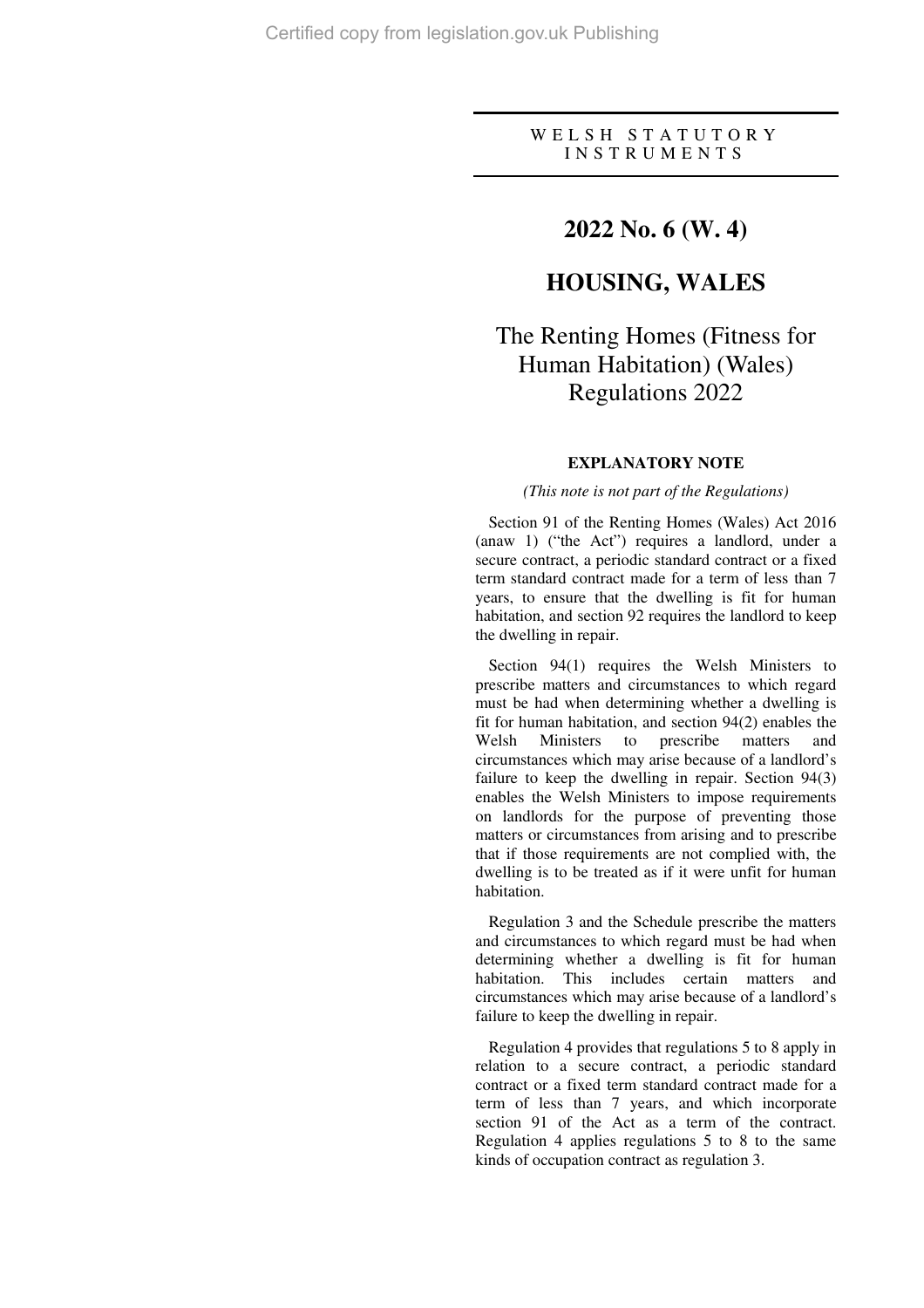Regulations 5 and 6 impose requirements on a landlord for the purpose of preventing any matters or circumstances which may cause a dwelling to be unfit for human habitation from arising.

Regulation 5 requires that smoke alarms and carbon monoxide alarms, in repair and proper working order, are present in a dwelling.

Regulation 6 requires that the electrical service installations in a dwelling are subject to inspection and testing ("an electrical safety inspection") by a qualified person at intervals of 5 years or less; and that a copy of the condition report setting out the results of the electrical safety inspection is given to the contractholder. If works are carried out on a dwelling's electrical service installations between electrical safety inspections, the landlord must ensure that the contractholder is given written confirmation that the works have been carried out.

Where a landlord fails to comply with a requirement imposed by regulation 5 or 6, the dwelling is to be treated as if it were unfit for human habitation; and the dwelling will continue to be treated as if it were unfit for human habitation under those regulations until the failure has been rectified by the landlord (see Part 4 of the Act for further provision about circumstances in which the obligations and liabilities of a landlord under that Part arise). If the failure re-occurs after rectification, the dwelling will again be treated as unfit for human habitation until it is rectified.

The landlord is in any event subject to the obligations in section 92 of the Act (if incorporated into the occupation contract) to keep electrical service installations in repair and proper working order. Those obligations will be relevant where an electrical safety inspection reveals that there are issues with an installation.

Regulation 7 makes provision about how these regulations operate in relation to existing tenancies and licences that become occupation contracts when the Act comes into force. Landlords under those contracts will have additional time within which to ensure compliance.

Regulation 8 makes provision relating to regulation 6, allowing landlords to rely on electrical condition reports obtained before these Regulations come into force.

The Welsh Ministers' Code of Practice on the carrying out of Regulatory Impact Assessments was considered in relation to these Regulations. As a result, a regulatory impact assessment has been prepared as to the likely costs and benefits of complying with these Regulations. A copy can be obtained from the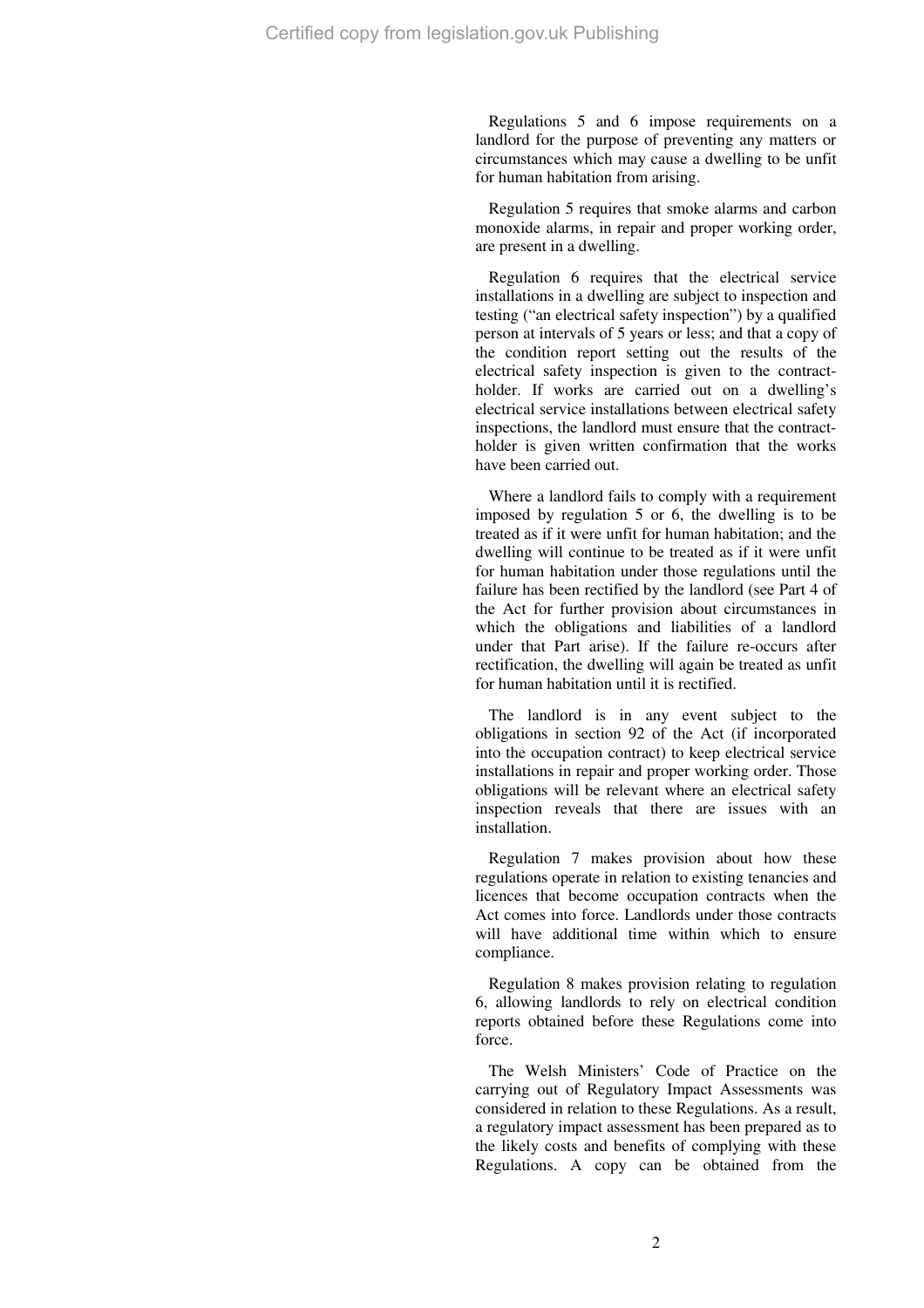Certified copy from legislation.gov.uk Publishing

Department of Housing, Welsh Government, Rhydycar Business Park, Merthyr Tydfil, CF48 1UZ.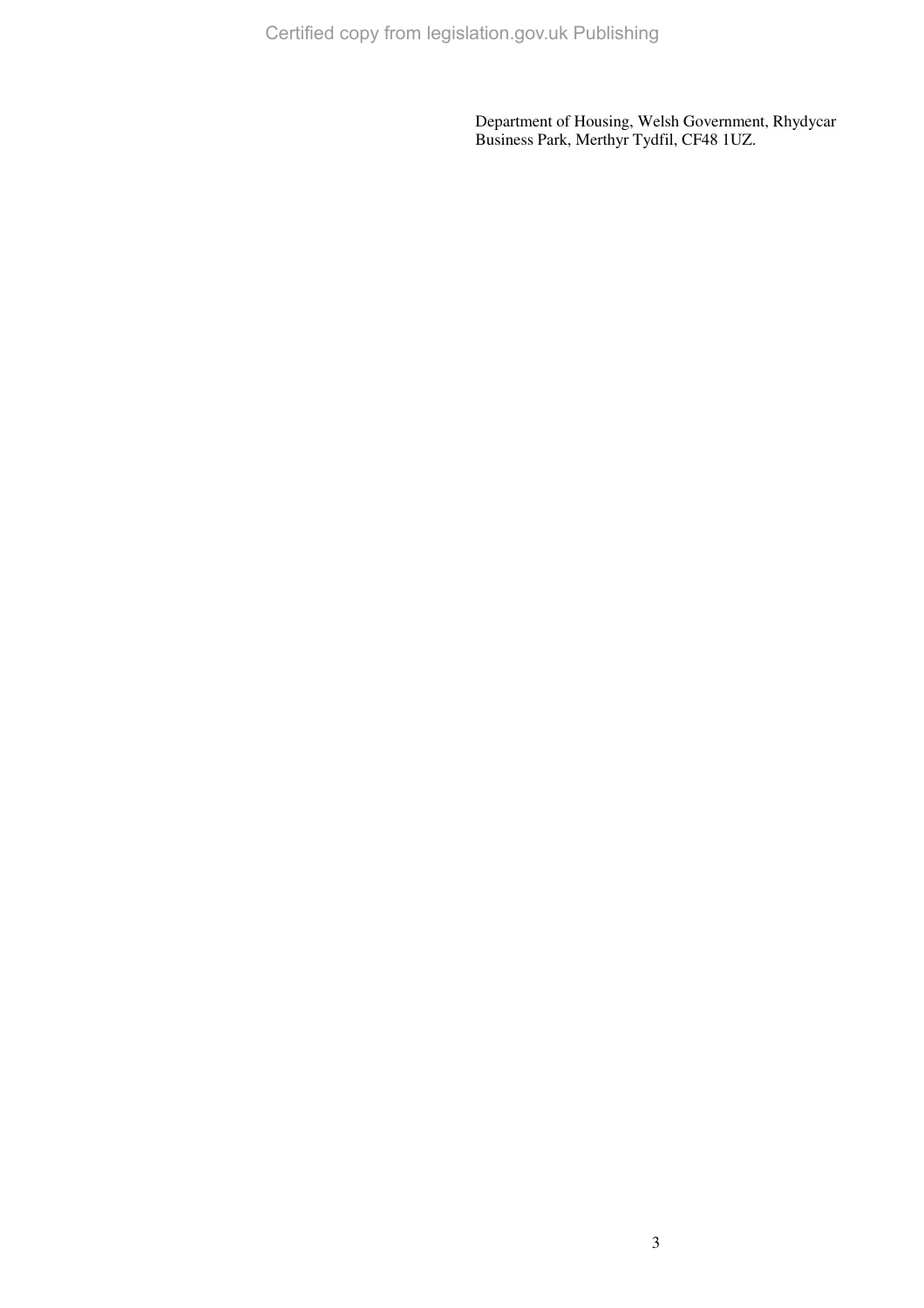# W E L S H S T A T U T O R Y I N S T R U M E N T S

# **2022 No. 6 (W. 4)**

# **HOUSING, WALES**

# The Renting Homes (Fitness for Human Habitation) (Wales) Regulations 2022

| Made                                       |  |  |  | 7 January 2022                       |  |
|--------------------------------------------|--|--|--|--------------------------------------|--|
| Laid before Senedd Cymru — 12 January 2022 |  |  |  |                                      |  |
| regulation 1                               |  |  |  | Coming into force in accordance with |  |

The Welsh Ministers make the following Regulations in exercise of the powers conferred on them by sections  $94(1)$ ,  $(2)(b)$  and  $(3)$  and  $256(1)$  of the Renting Homes (Wales) Act 2016(**1**).

### **Title and commencement**

**1.** The title of these Regulations is the Renting Homes (Fitness for Human Habitation) (Wales) Regulations 2022 and they come into force on the day on which section 239 of the Act comes into force(**2**).

#### **Interpretation**

 $\overline{a}$ 

**2.**—(1) Words and expressions used in these Regulations have the same meaning as they have in the Act.

(2) In these Regulations—

"period of occupation" ("*cyfnod meddiannaeth*") means, in relation to an occupation contract, the period—

- (a) starting with the occupation date of the contract, and
- (b) ending when the contract ends; and

<sup>(</sup>**1**) 2016 anaw 1. See section 252 for the definition of "prescribed".

<sup>(</sup>**2**) Section 239 of the Renting Homes (Wales) Act 2016 comes into force on a day appointed by the Welsh Ministers in an order made by statutory instrument.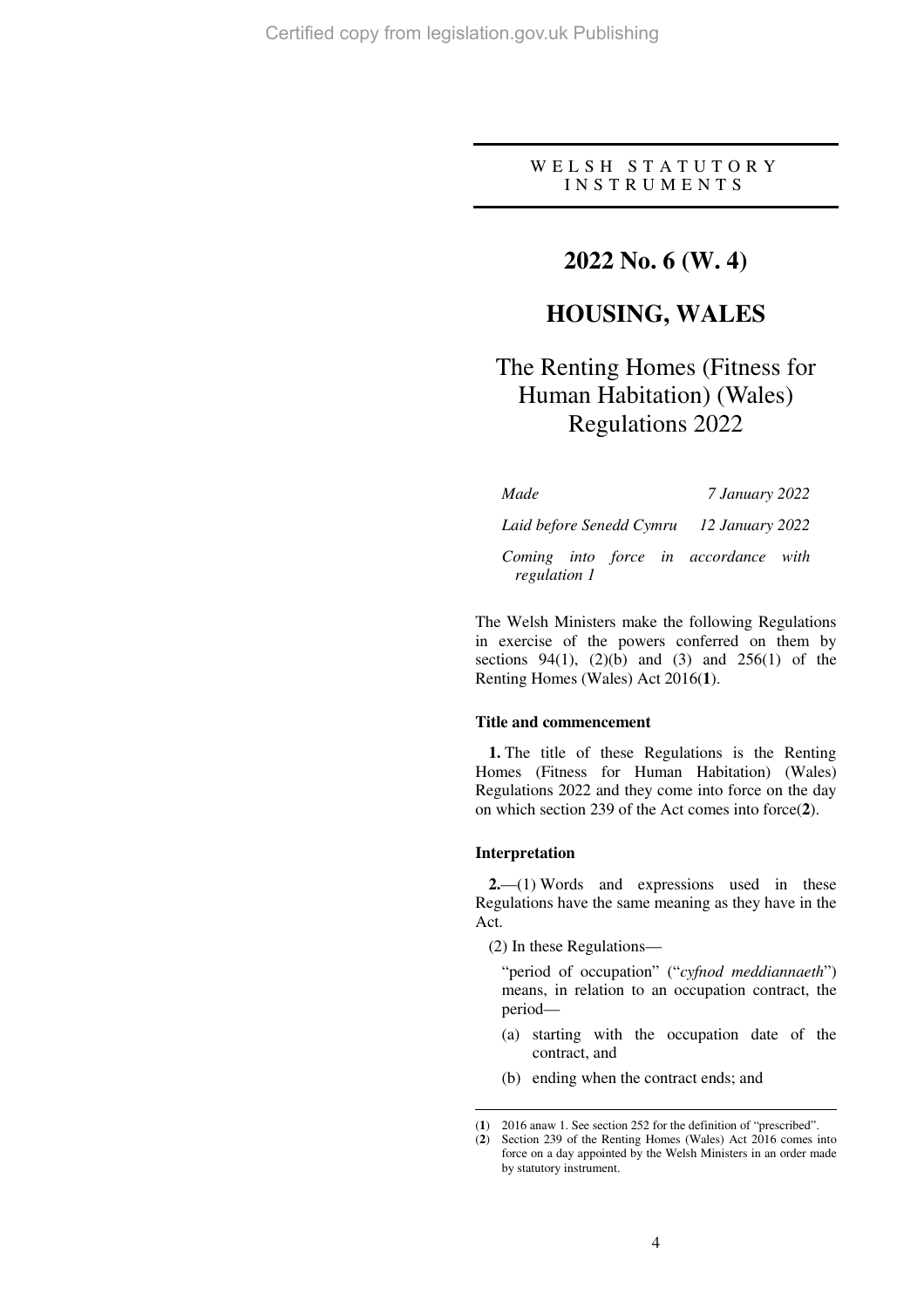"the Act" (*"y Ddeddf")* means the Renting Homes (Wales) Act 2016.

(3) This regulation is subject to regulation 7.

#### **Determining fitness for human habitation**

**3.** In determining, for the purposes of section 91(1) of the Act, whether a dwelling is fit for human habitation, regard must be had to the presence or occurrence, or the likely presence or occurrence, of the matters and circumstances listed in the Schedule.

# **Occupation contracts to which regulations 5 to 8 apply**

**4.** Regulations 5 to 8 apply only in relation to—

- (a) a secure contract,
- (b) a periodic standard contract, and
- (c) a fixed term standard contract made for a term of less than 7 years(**1**),

which incorporates section 91 of the Act as a term of the contract.

## **Smoke alarms and carbon monoxide alarms**

**5.**—(1) The landlord must ensure that, during each period of occupation, on each storey of the dwelling there is a smoke alarm which is—

- (a) in repair and proper working order,
- (b) connected to the dwelling's electrical supply, and
- (c) linked to every other smoke alarm in the dwelling which is connected to the electrical supply.

(2) The landlord must ensure that, during each period of occupation, a carbon monoxide alarm which is in repair and proper working order is in each room of the dwelling which contains a gas appliance, an oilfired combustion appliance or a solid fuel burning combustion appliance.

(3) A dwelling is to be treated as unfit for human habitation at a time when the landlord is not in compliance with a requirement imposed by paragraph (1) or (2).

(4) For the purposes of paragraph (3), a landlord who has not complied with—

(a) paragraph (1) is to be treated as in compliance with that paragraph from the time the landlord ensures that a smoke alarm is (or smoke

 $\overline{a}$ 

<sup>(</sup>**1**) See section 90 of the Act which makes provision for determining whether fixed term standard contracts are to be treated as being made for less, or more, than, 7 years.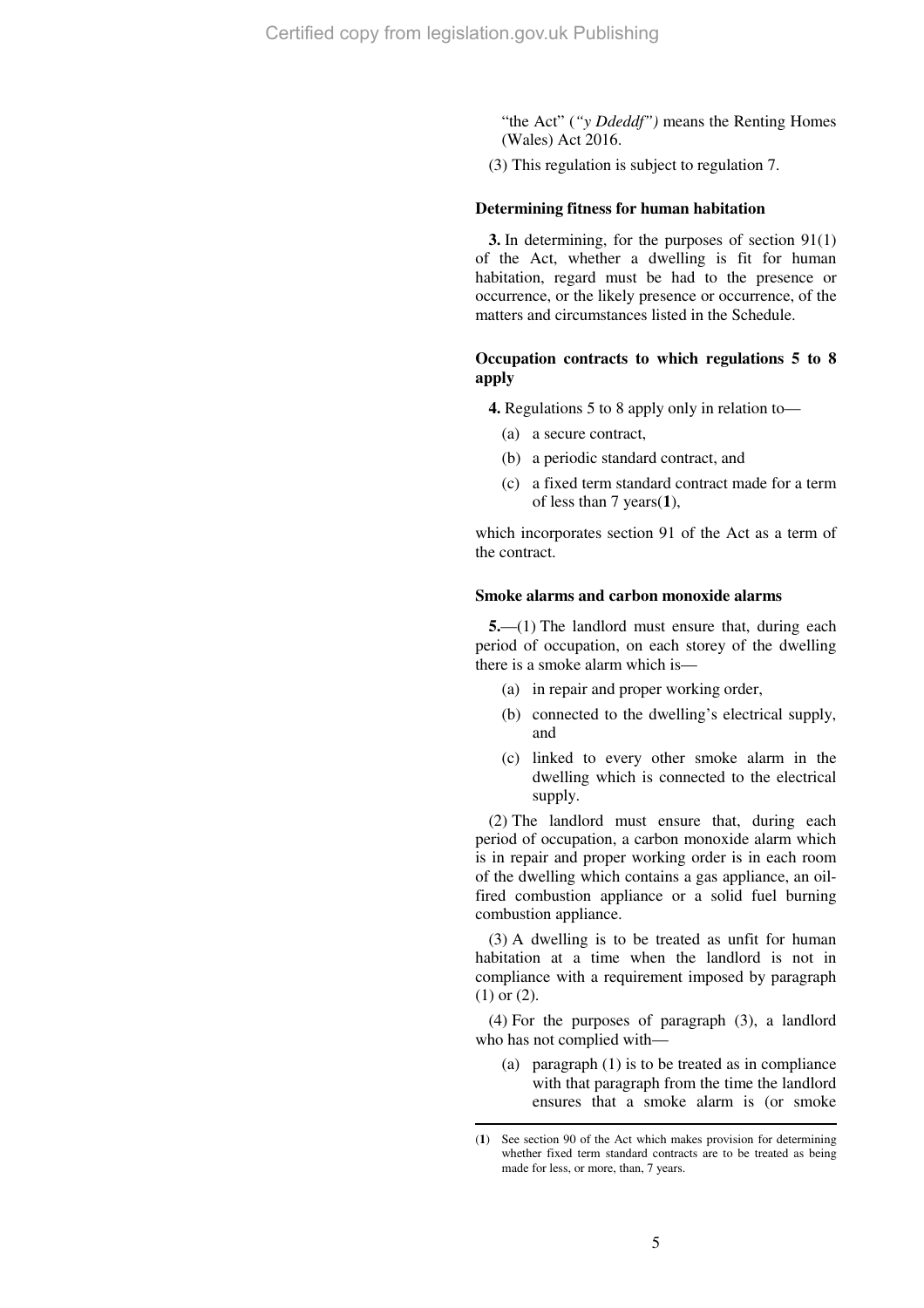alarms are) present in the dwelling as described in that paragraph;

- (b) paragraph (2) is to be treated as in compliance with that paragraph from the time the landlord ensures that a carbon monoxide alarm is (or carbon monoxide alarms are) present in the dwelling as described in that paragraph.
- (5) In this regulation—

"gas" ("*nwy*") has the meaning given by section 48(1) of the Gas Act 1986(**1**);

"gas appliance" ("*cyfarpar nwy*") means an appliance designed for use by a consumer of gas for heating, lighting, cooking or other purposes for which gas can be used, but it does not include—

- (a) a portable or mobile appliance supplied with gas from a cylinder, or the cylinder, pipes and other fittings used for supplying gas to that appliance, or
- (b) an appliance which the contract-holder is entitled to remove from the dwelling under the terms of the occupation contract;

"room" (*"ystafell*") includes a hall, landing or corridor.

# **Electrical safety**

**6.**—(1) The landlord must ensure that there is a valid electrical condition report in respect of the dwelling during each period of occupation.

(2) An electrical condition report—

- (a) is a condition report setting out the results of an electrical safety inspection carried out by a qualified person;
- (b) is valid—

 $\overline{a}$ 

- (i) until the end of the period of 5 years beginning with the day on which the electrical safety inspection is carried out ("the inspection date"), or
- (ii) if the electrical condition report states that the next electrical safety inspection should be carried out less than 5 years after the inspection date, until the end of the day by which, in accordance with the report, the next electrical safety inspection should be carried out.

(3) The landlord must ensure that the contract-holder is, before the end of the period of 7 days starting with the occupation date, given—

<sup>(</sup>**1**) 1986 c. 44. There are amendments to section 48 which are not relevant to these Regulations.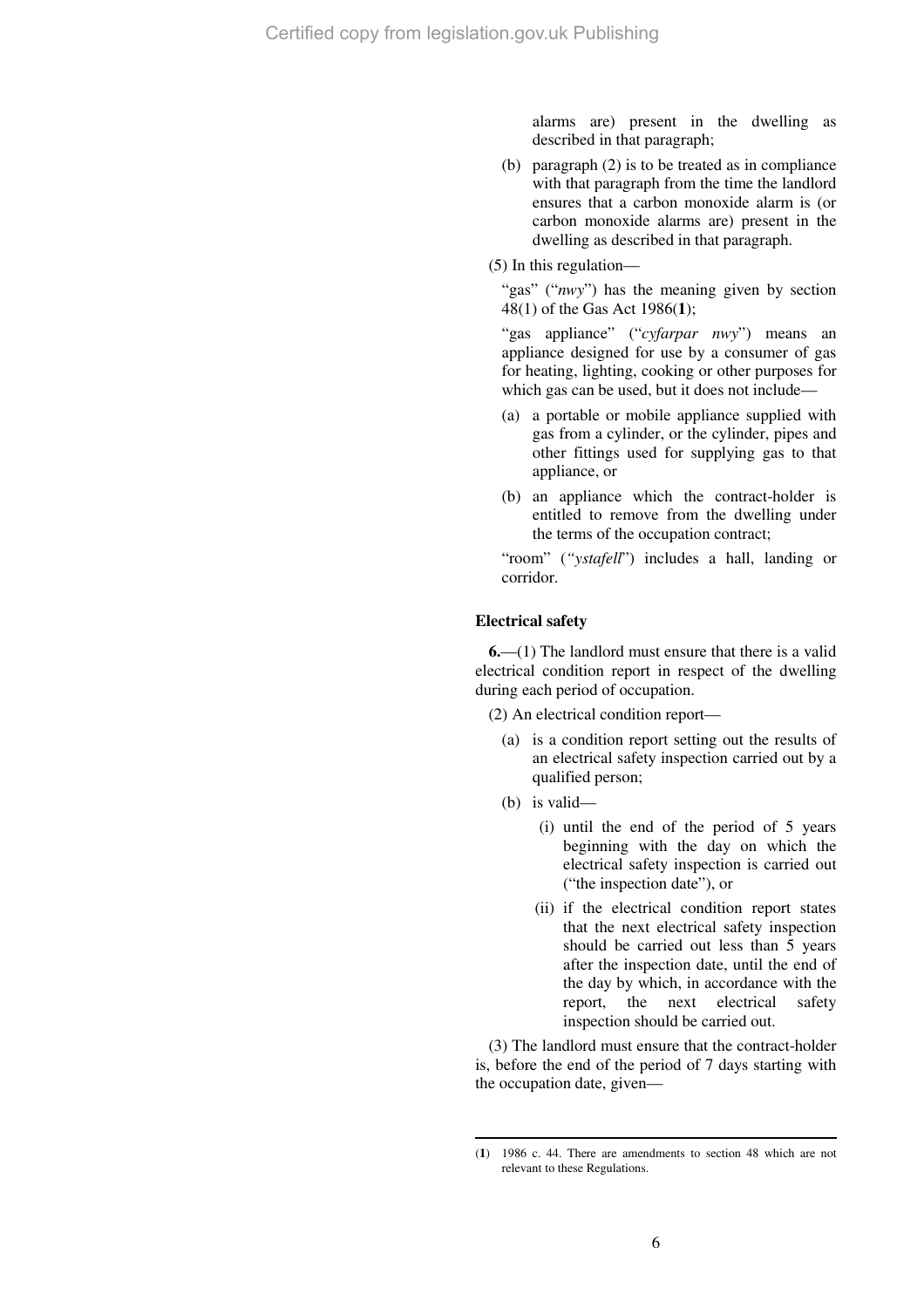- (a) a copy of the most recent electrical condition report, and
- (b) where investigatory or remedial work has been carried out on or in relation to an electrical service installation in the dwelling after the electrical safety inspection to which that report relates (and before the occupation date), written confirmation of work.

(4) Where an electrical safety inspection is carried out after the occupation date, the landlord must ensure that the contract-holder is given a copy of the electrical condition report relating to the inspection before the end of the period of 7 days starting with the day on which the inspection was completed.

(5) Where investigatory or remedial work is carried out on or in relation to an electrical service installation in the dwelling after the occupation date, the landlord must ensure that the contract-holder is given written confirmation of work before the end of the period of 7 days starting with the day on which the landlord received the confirmation.

(6) A dwelling is to be treated as unfit for human habitation at a time when the landlord is not in compliance with a requirement imposed by this regulation.

(7) For the purposes of paragraph (6), a landlord—

- (a) who has not complied with paragraph (1) is to be treated as in compliance with that paragraph at any time when—
	- (i) the landlord has obtained an electrical condition report, and
	- (ii) that report is valid.
- (b) who has not complied with paragraph  $(3)(a)$ or (5) is to be treated as in compliance with the provision in question from the time the contract-holder is given a copy of the most recent valid electrical condition report;
- (c) who has not complied with paragraph  $(3)(b)$ or (5) is to be treated as in compliance with the provision in question from the time the contract-holder is given written confirmation of work.
- (8) In this regulation—

 $\overline{a}$ 

"electrical safety inspection" ("*archwiliad diogelwch trydanol*") means the inspection and testing of every electrical service installation in a dwelling in accordance with the electrical safety standards(**1**);

<sup>(</sup>**1**) See section 92 of the Act which (where incorporated as a term of an occupation contract) provides that the landlord must keep the electrical service installations in the dwelling in repair and proper working order.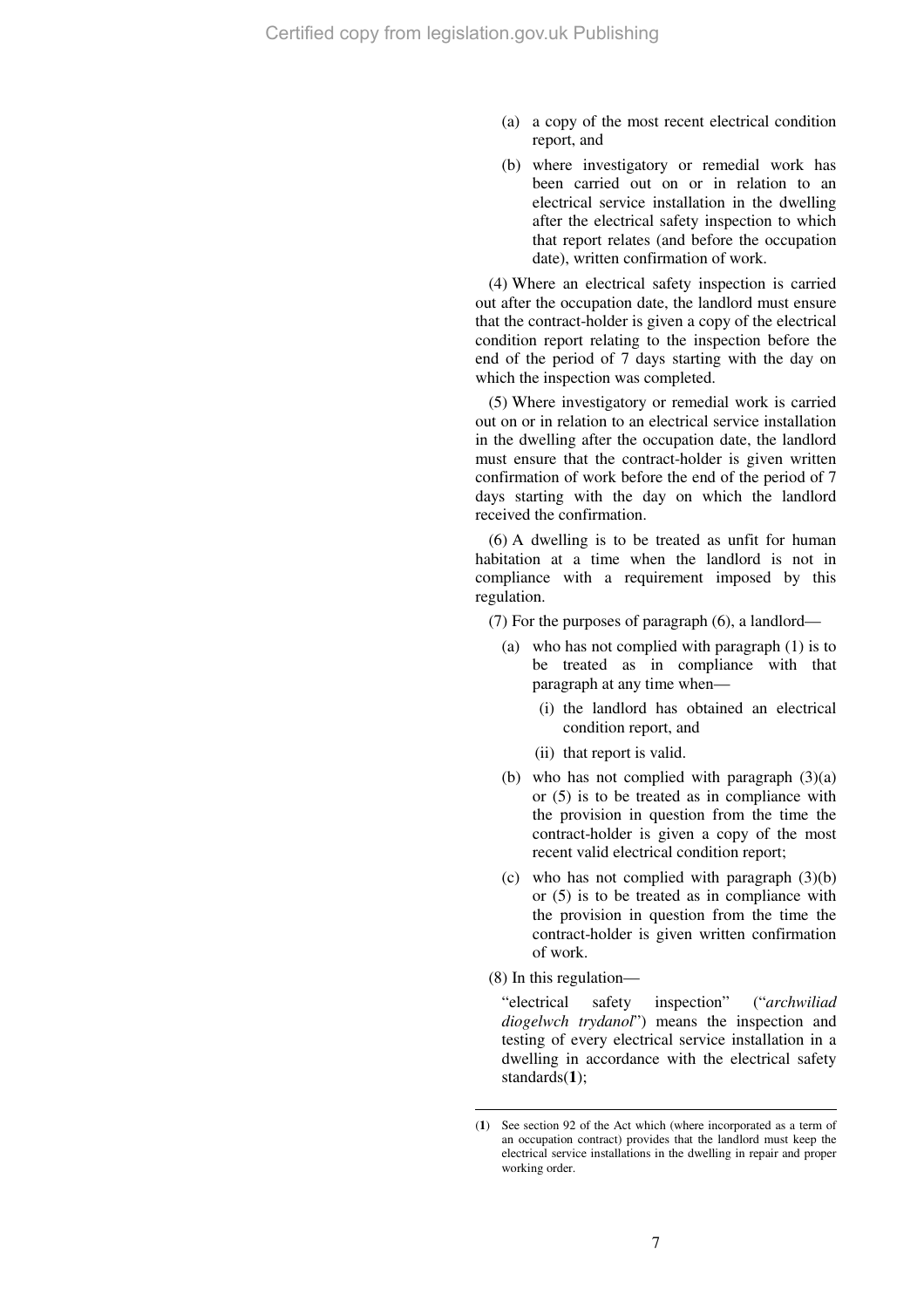"electrical safety standards" ("*safonau diogelwch trydanol*") means the standards for electrical service installations set out in the eighteenth edition of the Wiring Regulations, published by the Institution of Engineering and Technology and the British Standards Institution as BS 7671:2018+A1:2020(**1**);

"electrical service installation" ("*gosodiad gwasanaeth trydanol*") means an installation for the supply of electricity; and references to an electrical service installation in a dwelling include, where the dwelling forms part only of a building. an electrical service installation which directly or indirectly serves the dwelling, and which either—

- (a) forms part of any part of the building in which the landlord has an estate or interest, or
- (b) is owned by the landlord or is under the landlord's control;

"qualified person" ("*person cymwysedig*") means a person who is competent to undertake the inspection and testing of an electrical service installation, and any further investigative or remedial work, in accordance with the electrical safety standards:

"written confirmation of work" ("*cadarnhad ysgrifenedig o'r gwaith*") means, in relation to investigatory or remedial work, a copy of written confirmation, from a qualified person, that the work in question has been carried out.

# **Application to converted contracts**

**7.**—(1) This regulation applies in relation to a converted contract.

(2) In regulations  $5(1)$  and  $6(1)$ , "period of occupation" means the period—

- (a) starting with the day which is 12 months after the conversion date, and
- (b) ending when the contract ends.

(3) In regulation 5(2), "period of occupation" means the period—

- (a) starting with the conversion date, and
- (b) ending when the contract ends.

(4) In regulation 6(3), "occupation date" means the day which is 12 months after the conversion date.

 $\overline{a}$ (**1**) BS 7671:2018 (ISBN-13: 978-1-78561-170-4) published in July 2018, as corrected by a corrigendum dated December 2018; amended by Amendment 1:2020 issued on 1st February 2020 (ISBN-13: 978-1-83953-193-4); and corrected by a corrigendum to BS 7671:2018+A1:2020 dated May 2020. Copies can be obtained from the Institution of Engineering and Technology, Michael Faraday House, Six Hill Way, Stevenage, SG1 2AY.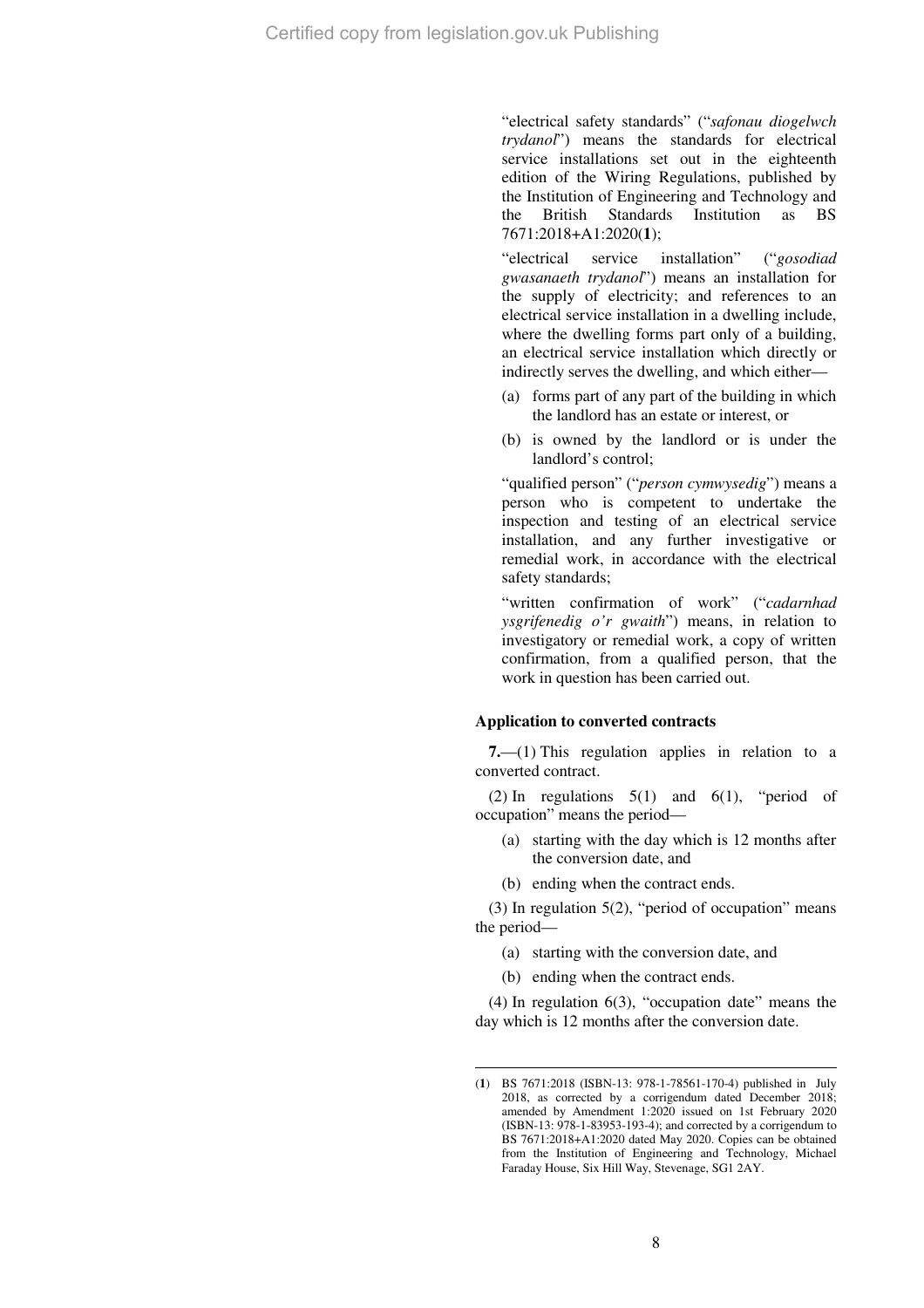(5) Regulation 6 is to be read as if for paragraph (4) there were substituted—

> "(4) Where an electrical safety inspection is carried out after the contract-holder has been given a report in accordance with sub-paragraph (a) of paragraph (3) (as modified by regulation 7(4)), the landlord must ensure that the contractholder is given a copy of the electrical condition report relating to the inspection before the end of the period of 7 days starting with the day on which the inspection was completed."

(6) In this regulation, "conversion date", in relation to a converted contract, means the date on which the tenancy or licence became an occupation contract under section 240 of the Act(**1**).

# **Transitional provision relating to regulation 6: preexisting electrical condition reports**

**8.** For the purposes of regulation 6(1), it does not matter if the valid electrical condition report was obtained before these Regulations came into force.

*Julie James*  Minister for Climate Change, one of the Welsh Ministers 7 January 2022

 $\overline{a}$ 

<sup>(</sup>**1**) Conversion takes place on the appointed day. This is defined by section 242 of the Act.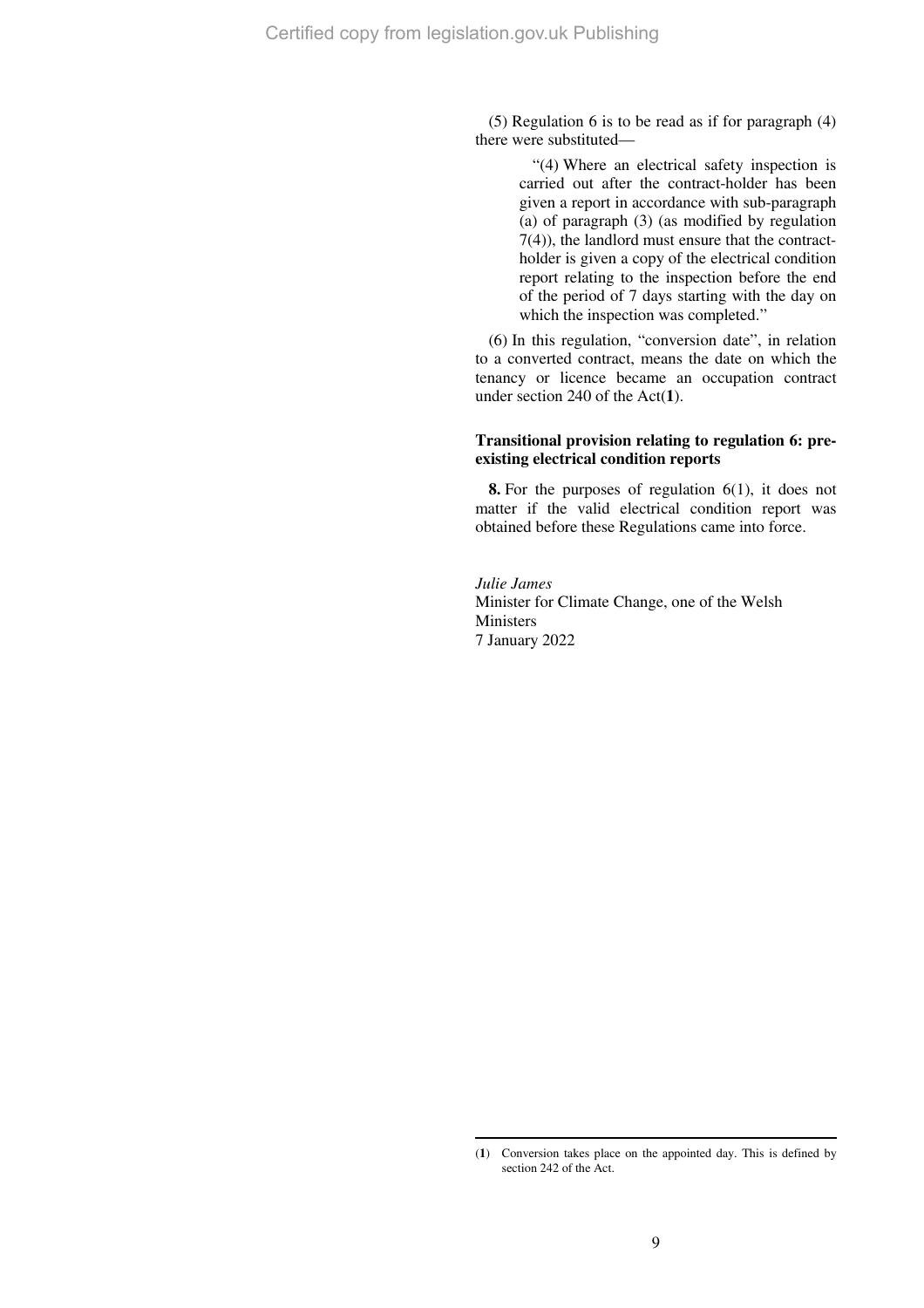# SCHEDULE Regulation 3

# **MATTERS AND CIRCUMSTANCES**

# **Damp, mites and mould or fungal growth**

**1.** Exposure to house dust mites, damp, mould or fungal growths.

# **Cold**

**2.** Exposure to excessively low temperatures.

#### **Heat**

**3.** Exposure to excessively high temperatures.

## **Asbestos and manufactured mineral fibres**

**4.** Exposure to asbestos fibres or manufactured mineral fibres.

# **Biocides**

**5.** Exposure to chemicals used to treat timber or mould growth.

#### **Carbon monoxide and fuel combustion products**

**6.** Exposure to—

- (a) carbon monoxide;
- (b) nitrogen dioxide;
- (c) sulphur dioxide and smoke.

# **Lead**

**7.** The ingestion of lead.

# **Radiation**

**8.** Exposure to radiation.

## **Uncombusted fuel gas**

**9.** Exposure to uncombusted fuel gas.

## **Volatile organic compounds**

**10.** Exposure to volatile organic compounds.

#### **Crowding and space**

**11.** A lack of adequate space for living and sleeping.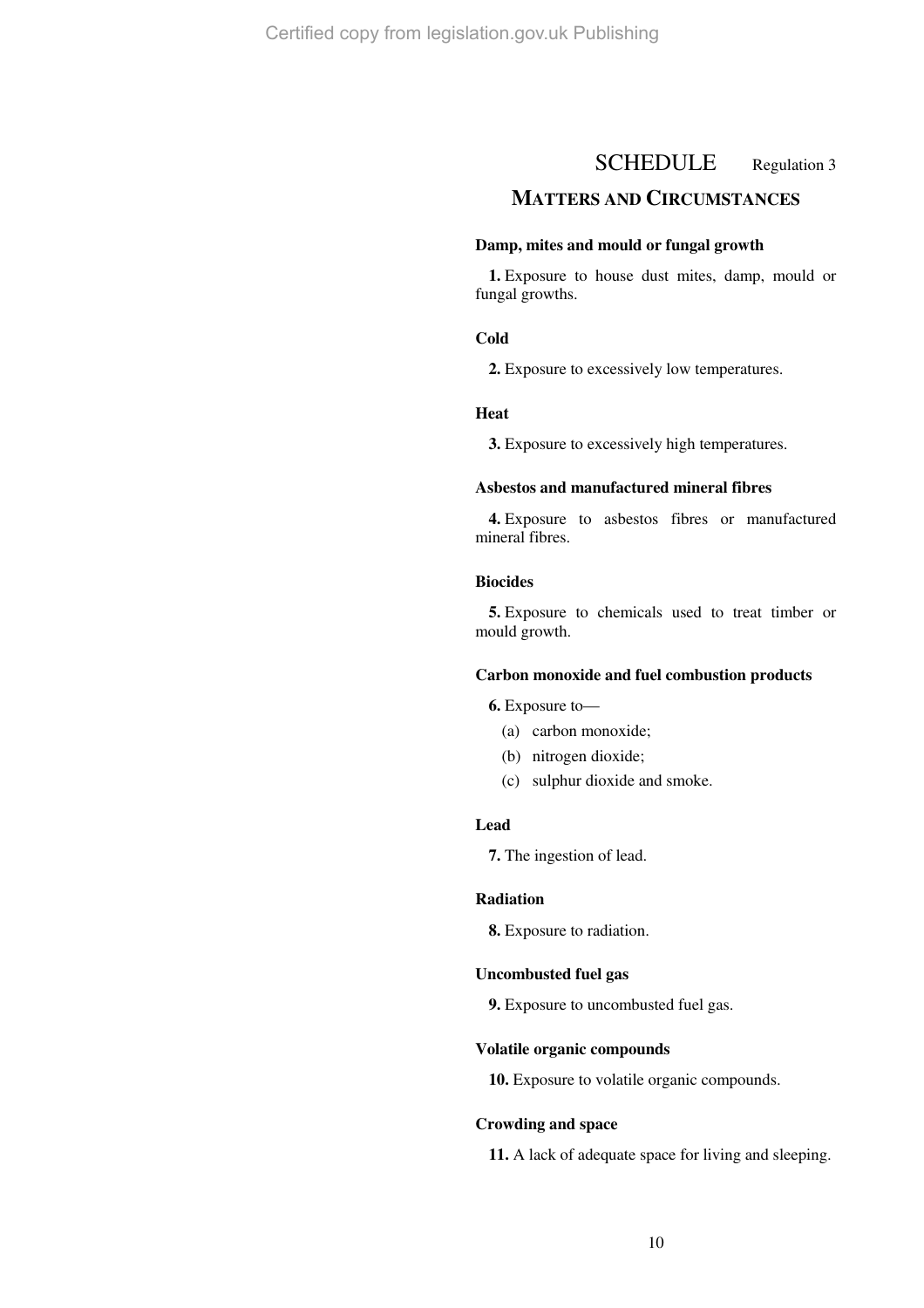# **Entry by intruders**

**12.** Difficulties in keeping the dwelling secure against unauthorised entry.

# **Lighting**

**13.** A lack of adequate lighting.

# **Noise**

**14.** Exposure to noise.

# **Domestic hygiene, pests and refuse**

**15.**—(1) Poor design, layout or construction such that the dwelling cannot readily be kept clean.

(2) Exposure to pests.

(3) An inadequate provision for the hygienic storage and disposal of household waste.

#### **Food safety**

**16.** An inadequate provision of facilities for the storage, preparation and cooking of food.

# **Personal hygiene, sanitation and drainage**

**17.** An inadequate provision of—

- (a) facilities for maintaining good personal hygiene;
- (b) sanitation and drainage.

## **Water supply**

**18.** An inadequate supply of water free from contamination, for drinking and other domestic purposes.

## **Falls associated with baths etc.**

**19.** Falls associated with toilets, baths, showers or other washing facilities.

#### **Falling on surfaces**

**20.** Falling on a surface.

#### **Falling on stairs etc.**

**21.** Falling on stairs, steps or ramps.

## **Falling between surfaces**

**22.** Falling from one surface to another (including falling from height).